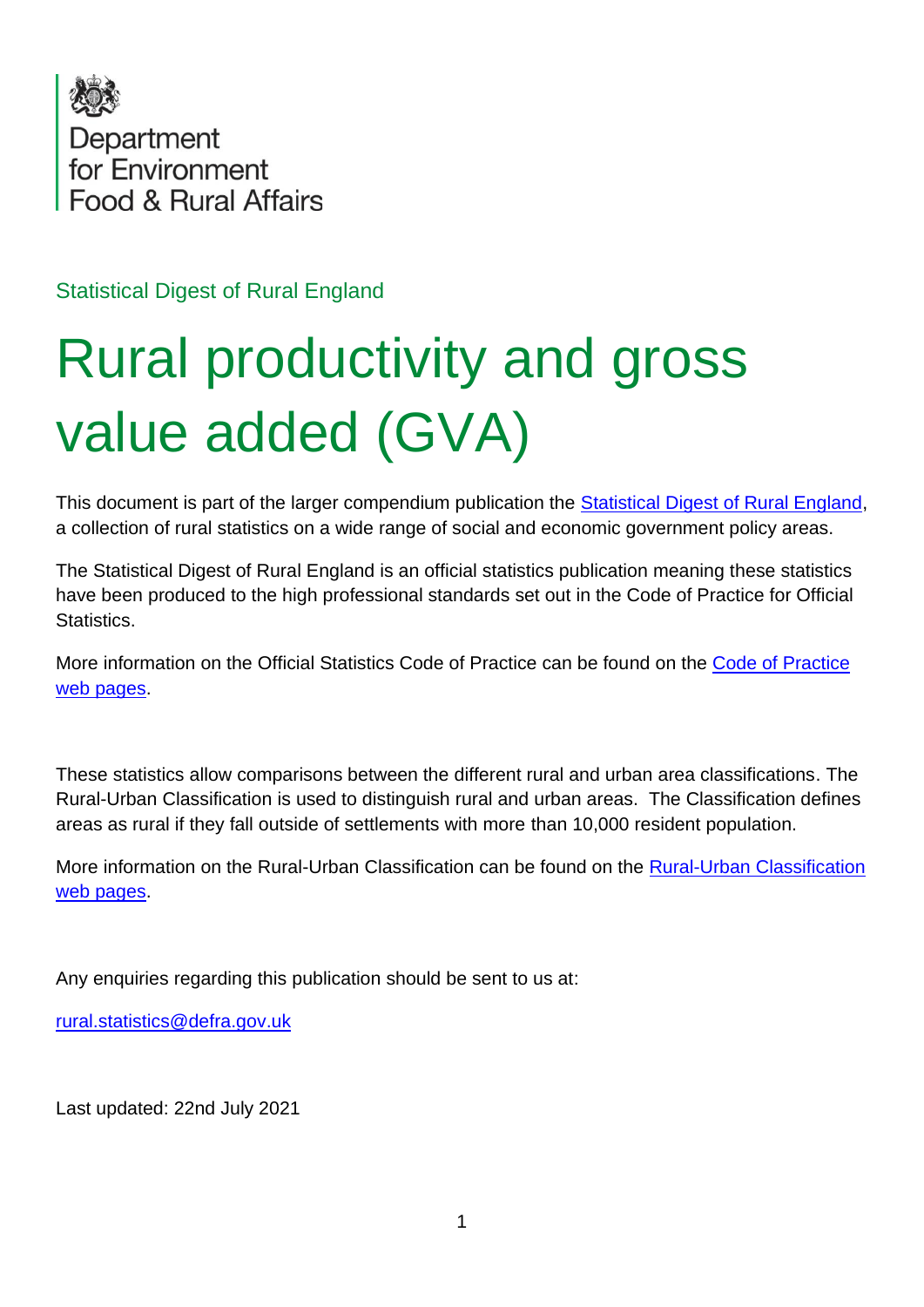## **Productivity measured by Gross Value Added (GVA)**

Productivity measures are often used to indicate how well a country can use its human and physical resources to generate economic growth. Strong economic growth will generally mean an improvement in living standards. However, productivity alone does not tell us everything about the economic wellbeing of different areas. The potential of any given place depends on the mix of industries, the infrastructure and the size of settlements there. Based on these circumstances, even an area with low productivity might be performing as well as it can.

Gross Value Added (GVA) measures the contribution to the economy of each individual producer, industry or sector. Simplistically it is the value of the amount of goods and services that have been produced, less the cost of all inputs and raw materials that are directly attributable to that production.

In previous years the ONS have produced two separate measures of GVA, one based on income and one based on production. These two measures have been weighted and combined to produce a new *balanced* measure of GVA<sup>1</sup>.

In April 2020 and April 2021 there were further changes to Local Authorities boundaries where some Local Authority Districts merged to form single Unitary Authorities. This reduces the number of Local Authorities Districts and Unitary Authorities in England from 317 to 309. The impact of these changes on rural urban comparisons is that some Local Authority Districts originally categorised as Mainly Rural or Largely Rural or Urban with City and Town now form part of Unitary Authorities categorised as Urban with Significant Rural. This change has been backdated across the full time-series.

- In 2019, GVA from Predominantly Rural areas contributed 15.3 per cent of England's GVA, and was worth an estimated £260 billion. This compares with 44.7 per cent from Predominantly Urban areas (excluding London) (£761 billion), 27.5 per cent from London (£468 billion) and 12.5 per cent from Urban with Significant Rural areas (£213 billion).
- The proportional contribution from Predominantly Rural areas to England's GVA has declined slightly between 2001 and 2019 (from 16.6 per cent to 15.3 per cent).
- However, this has been affected by an increase in London's contribution. The proportional contribution of Predominantly Rural areas to the GVA of England excluding London has shown a much smaller decline between 2001 and 2019 (from 21.8 per cent to 21.1 per cent).
- In 2019, the GVA per workforce job in Predominantly Rural areas was £45,500 and in Predominantly Urban areas (excluding London) it was £50,900 (provisional estimates).
- In 2019, the productivity of Predominantly Rural areas was around 83 per cent of that for England as whole (provisional estimate). This had fallen from 90 per cent in 2001 but it is affected by the increase in London's contribution to England's overall productivity.

<sup>1</sup> For further information see the ONS website:

www.consultations.ons.gov.uk/national-accounts/consultation-on-balanced-estimates-of-regional-gva/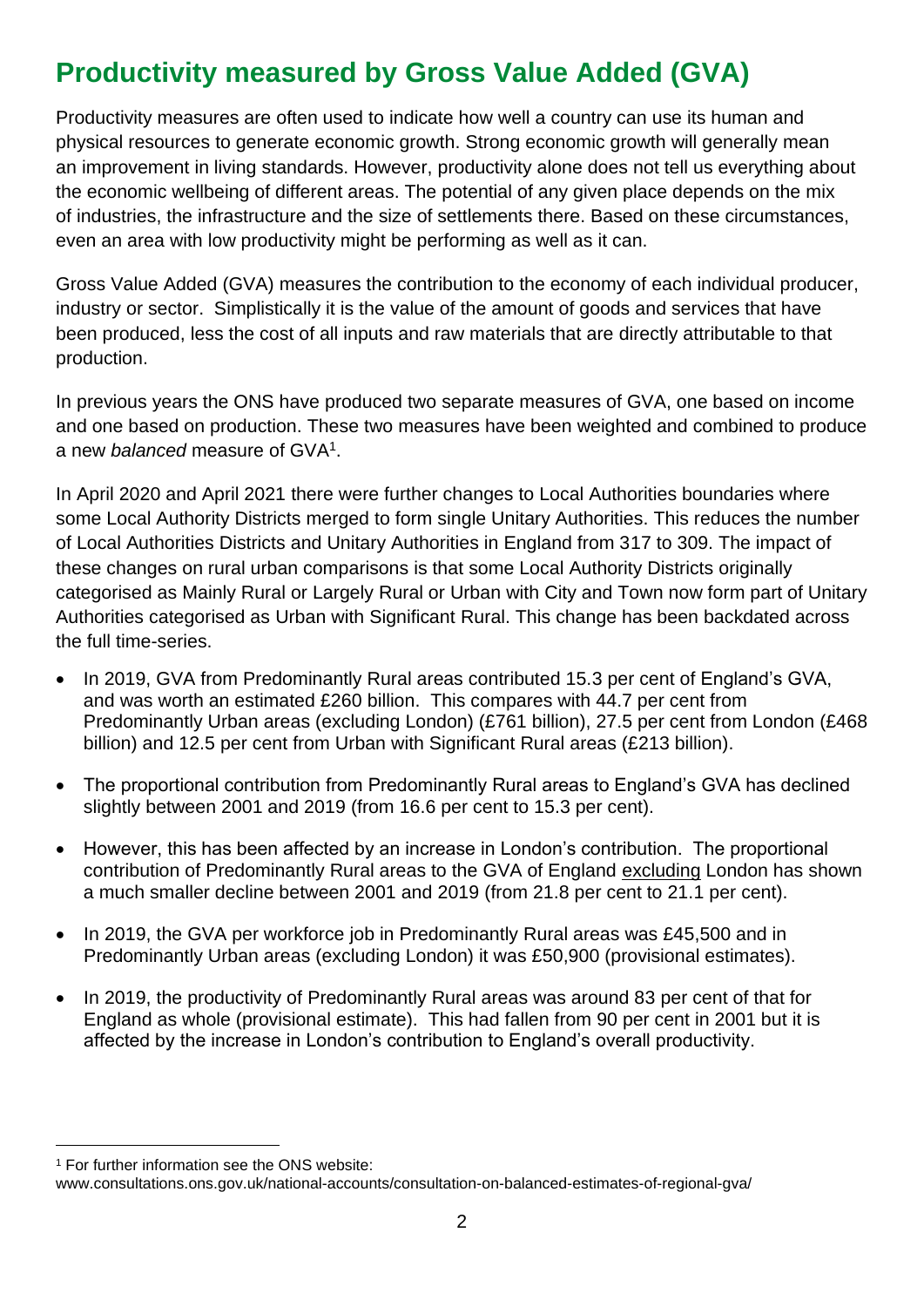## **Contribution to England's Gross Value Added (GVA)**

**Contribution to England's Gross Value Added (GVA), by local authority rural-urban classification in England (data broadly at county level apportioned at local district level), 2019 (provisional)**

| <b>2011 Local Authority</b>  | GVA (£m)  | share  | <b>Broader classification</b>       | $GVA$ ( $Em$ ) | share  |
|------------------------------|-----------|--------|-------------------------------------|----------------|--------|
| <b>Classification</b>        |           |        |                                     |                |        |
| London                       | 468.170   | 27.5%  | London                              | 468.170        | 27.5%  |
| Urban with Major Conurbation | 290,120   | 17.0%  |                                     |                |        |
| Urban with Minor Conurbation | 46,600    | 2.7%   | Predominantly Urban excl.<br>London | 760.720        | 44.7%  |
| Urban with City and Town     | 424,000   | 24.9%  |                                     |                |        |
| Urban with Significant Rural | 213,090   | 12.5%  | Urban with Significant Rural        | 213.090        | 12.5%  |
| Largely Rural                | 158,990   | 9.3%   |                                     | 260.100        | 15.3%  |
| <b>Mainly Rural</b>          | 101.110   | 5.9%   | <b>Predominantly Rural</b>          |                |        |
| <b>England</b>               | 1,702,080 | 100.0% | England                             | 1,702,080      | 100.0% |

- Predominantly Urban areas (excluding London) make the largest contribution to England's GVA, estimated at £761 billion (44.7 per cent), followed by London's £468 billion (27.5 per cent). Predominantly Rural areas contributed an estimated £260 billion (15.3 per cent) in 2019.
- These GVA figures are based on GVA at broadly county level apportioned at local district level to provide a more refined analysis of GVA across the local authority classification. The total GVA for rural and urban areas in the table above is different to the industry breakdown following this and is less finely detailed being based on data at broadly county level.



While predominantly rural areas account for 22% of the population they contribute around 15% of England's economy

### **Gross Value Added (GVA) by Local Authority Classification as a percentage of England GVA, 2001 to 2019 (provisional)**

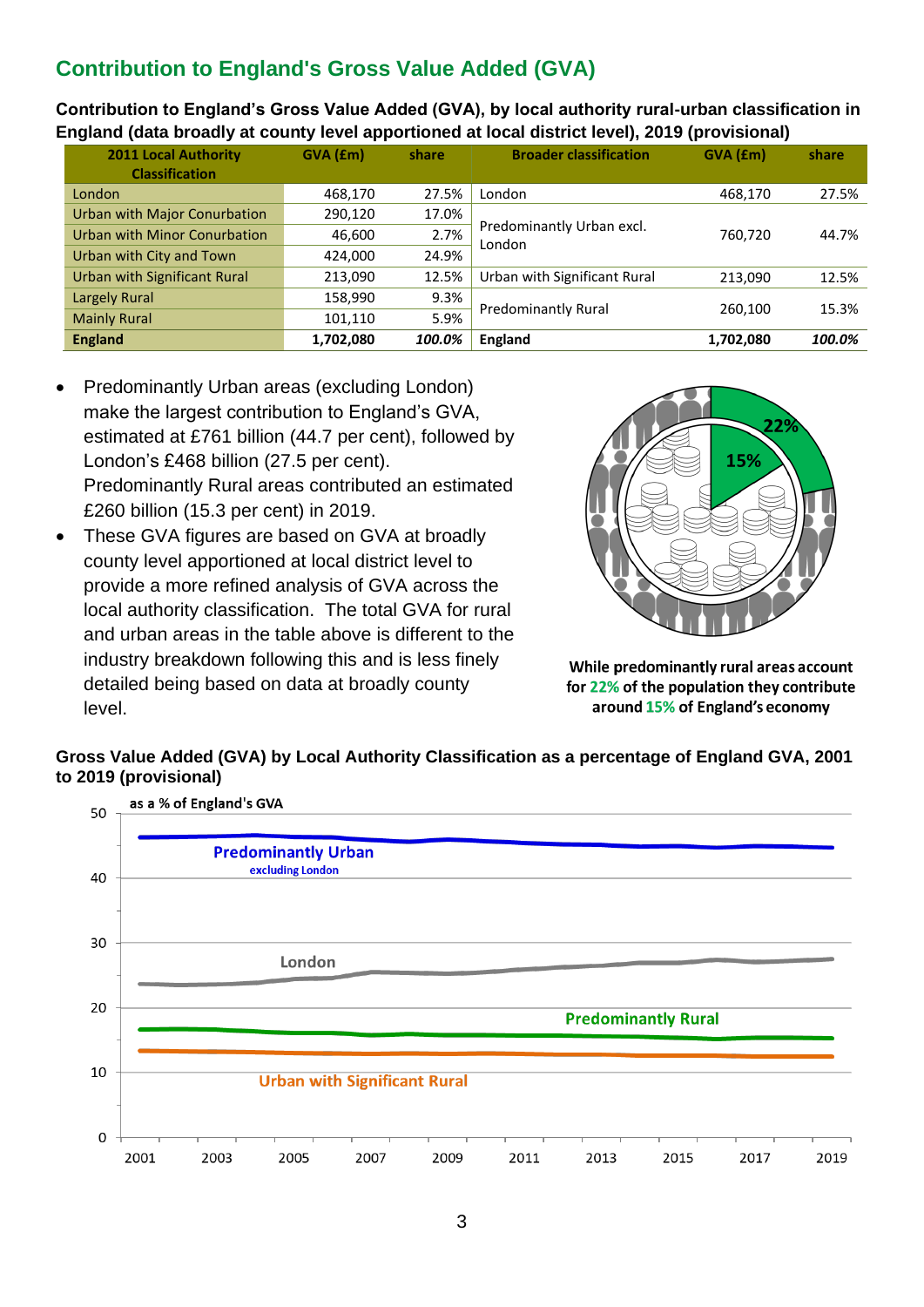• Overall productivity (the rate of output per workforce) is lower in Predominantly Rural areas than in Predominantly Urban areas, with rural productivity as a percentage of England's overall productivity having fallen since 2001.



The productivity rate in Predominantly Rural areas fell from **90%** of the England average to **83%** between 2001 and 2019.

- The fact that rural areas have not kept pace with economic growth elsewhere in the country partly reflects urban growth in the financial services sector, especially in London – and other factors such the size of economic sectors in rural areas and the size of businesses – rather than a decline in rural productivity as such.
- A table of GVA figures broken down by broad local authority rural-urban classification covering 2001 to 2019 (provisional) is available in the [rural economy supplementary data](https://www.gov.uk/government/statistics/statistical-digest-of-rural-england)  [tables.](https://www.gov.uk/government/statistics/statistical-digest-of-rural-england)

Notes: The GVA figures are based on GVA at broadly county level apportioned at local district level to provide a more refined analysis of GVA across the local authority classification. Data have been recalculated based on ONS Local Authority GVA figures[.](http://www.ons.gov.uk/economy/grossvalueaddedgva/datasets/nominalregionalgrossvalueaddedbalancedperheadandincomecomponents) [www.ons.gov.uk/economy/grossvalueaddedgva/datasets/nominalregionalgrossvalueaddedbalancedperheadandincomecompon](https://www.ons.gov.uk/economy/grossvalueaddedgva/datasets/nominalregionalgrossvalueaddedbalancedperheadandincomecomponents) [ents](https://www.ons.gov.uk/economy/grossvalueaddedgva/datasets/nominalregionalgrossvalueaddedbalancedperheadandincomecomponents)

[www.ons.gov.uk/economy/grossvalueaddedgva/datasets/regionalgrossvalueaddedbalancedlocalauthoritiesbynuts1region](https://www.ons.gov.uk/economy/grossvalueaddedgva/datasets/regionalgrossvalueaddedbalancedlocalauthoritiesbynuts1region) Balanced GVA uses the income approach and the production approach for estimating GVA. It takes the strengths from both approaches to produce a new balanced measure of regional GVA. This gives users a single measure of economic activity within a region.

Source: Defra analysis. Office for National Statistics, Gross Value Added at NUTS3 and LAD level.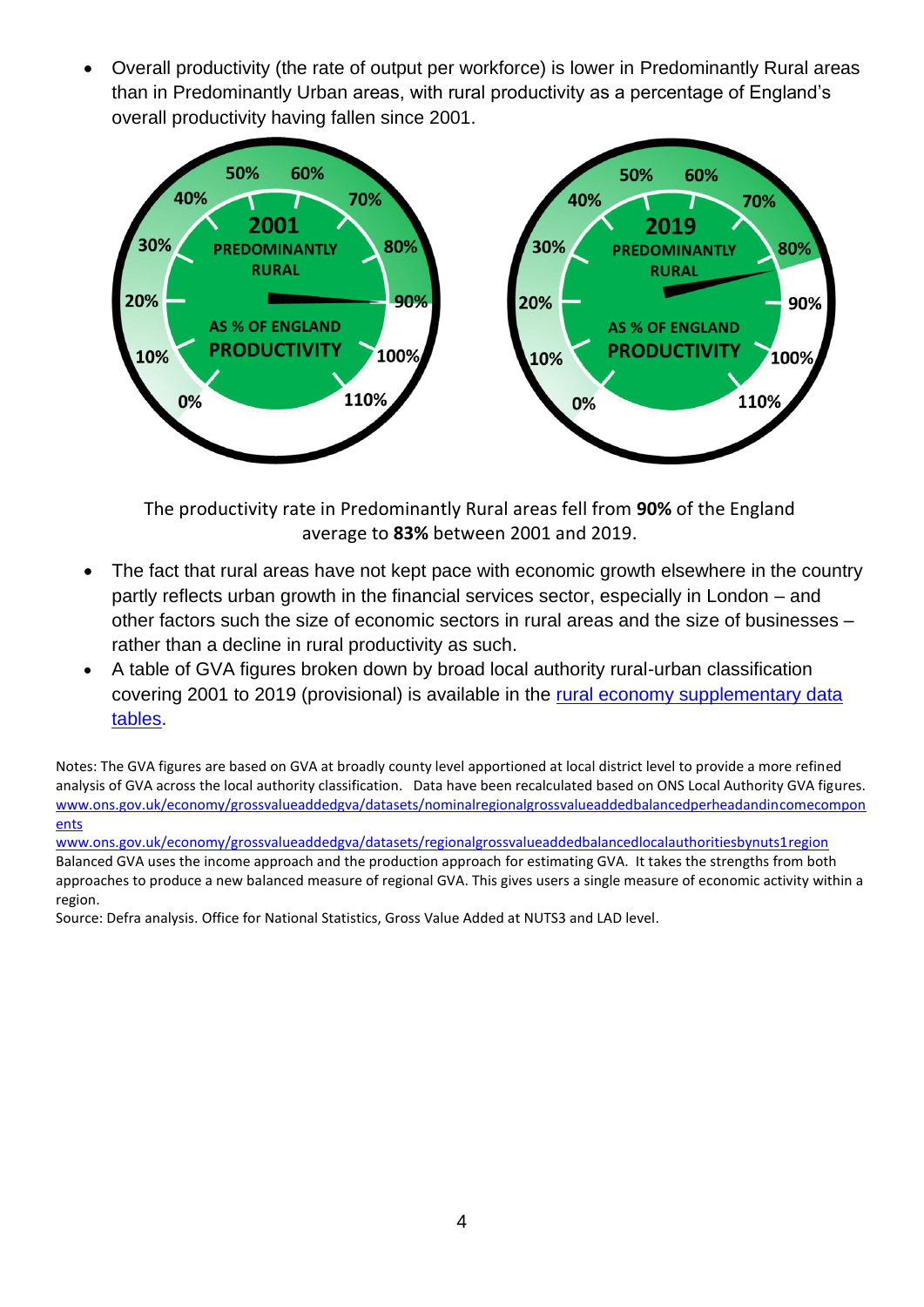## **Gross Value Added (GVA) per Workforce Job**

**GVA per workforce job (£), by Local Authority Classification compared with England as a whole, 2001 to 2019 (provisional)**



**Gross Value Added (GVA) per workforce job (WFJ) (£ and as percentage of England level), by Local Authority Classification in England, 2019 (provisional)**

|                                    |        | As percentage<br>of England |
|------------------------------------|--------|-----------------------------|
|                                    | £      | level                       |
| London                             | 75,200 | 137                         |
| Urban with Major Conurbation       | 49,800 | 91                          |
| Urban with Minor Conurbation       | 44,100 | 80                          |
| Urban with City and Town           | 52,500 | 96                          |
| Urban with Significant Rural       | 51,900 | 95                          |
| Largely Rural                      | 45,800 | 83                          |
| <b>Mainly Rural</b>                | 45,000 | 82                          |
|                                    |        |                             |
| Predominantly Urban (excl. London) | 50,900 | 93                          |
| <b>Predominantly Rural</b>         | 45,500 | 83                          |
| <b>England</b>                     | 54,900 | 100                         |

- The nominal GVA per workforce job is highest in London at around £75,200 per workforce job in 2019 (provisional estimate). After London, Urban with City and Town areas had the highest values per workforce job (around £52,500).
- For 2019, the GVA per workforce job in Predominantly Urban areas (excluding London) areas was £50,900 and in Predominantly Rural areas it was £45,500.
- In 2019 the productivity of Predominantly Rural areas was around 83 per cent of that for England as a whole (provisional estimate). This had fallen from 90 per cent in 2001 but is affected by the increases in London's contribution affecting England's overall productivity.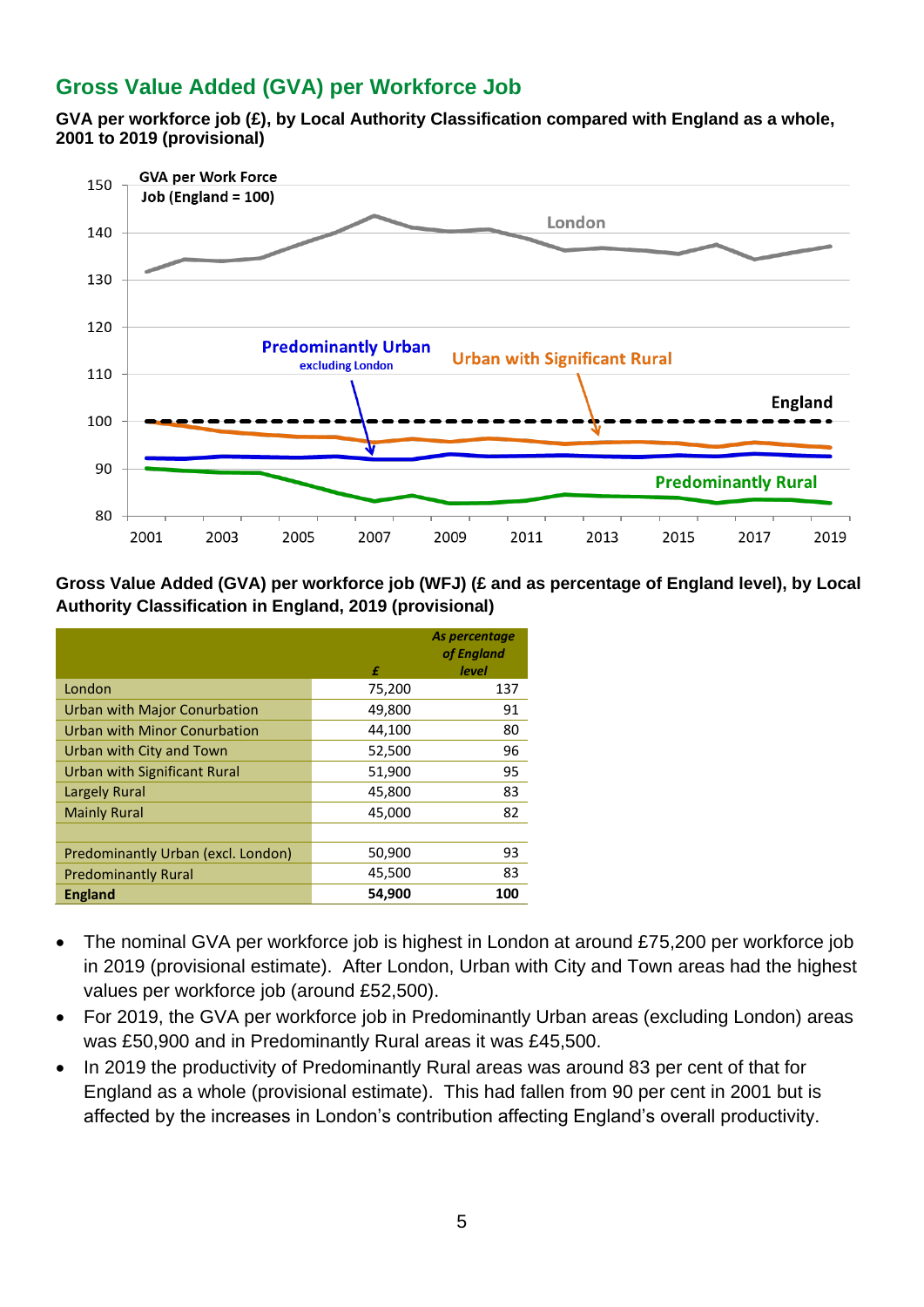• A table of GVA per workforce job figures broken down by broad local authority rural-urban classification covering 2001 to 2019 (provisional) is available in the rural economy [supplementary data tables.](https://www.gov.uk/government/statistics/statistical-digest-of-rural-england)

Notes: GVA per workforce job is a measure of GVA divided by the workforce number.

It is important to note that there is currently no official way of deflating nominal GVA figures to reflect underlying differences in price levels between places. This means that figures may exaggerate the variation in real GVA per job between different areas because we would expect prices (property and other living expenses) to be highest in areas of high productivity such as London. Rather than report the absolute figures the variations in productivity are shown in relation to the level for England as a whole for each year.

The analysis uses the 2011 Local Authority Rural Urban Classification for all years to allow comparison.

Source: Defra analysis. Workforce jobs series via Nomis (Jobs Density Total Jobs) [\(www.nomisweb.co.uk/Default.asp\)](https://www.nomisweb.co.uk/Default.asp).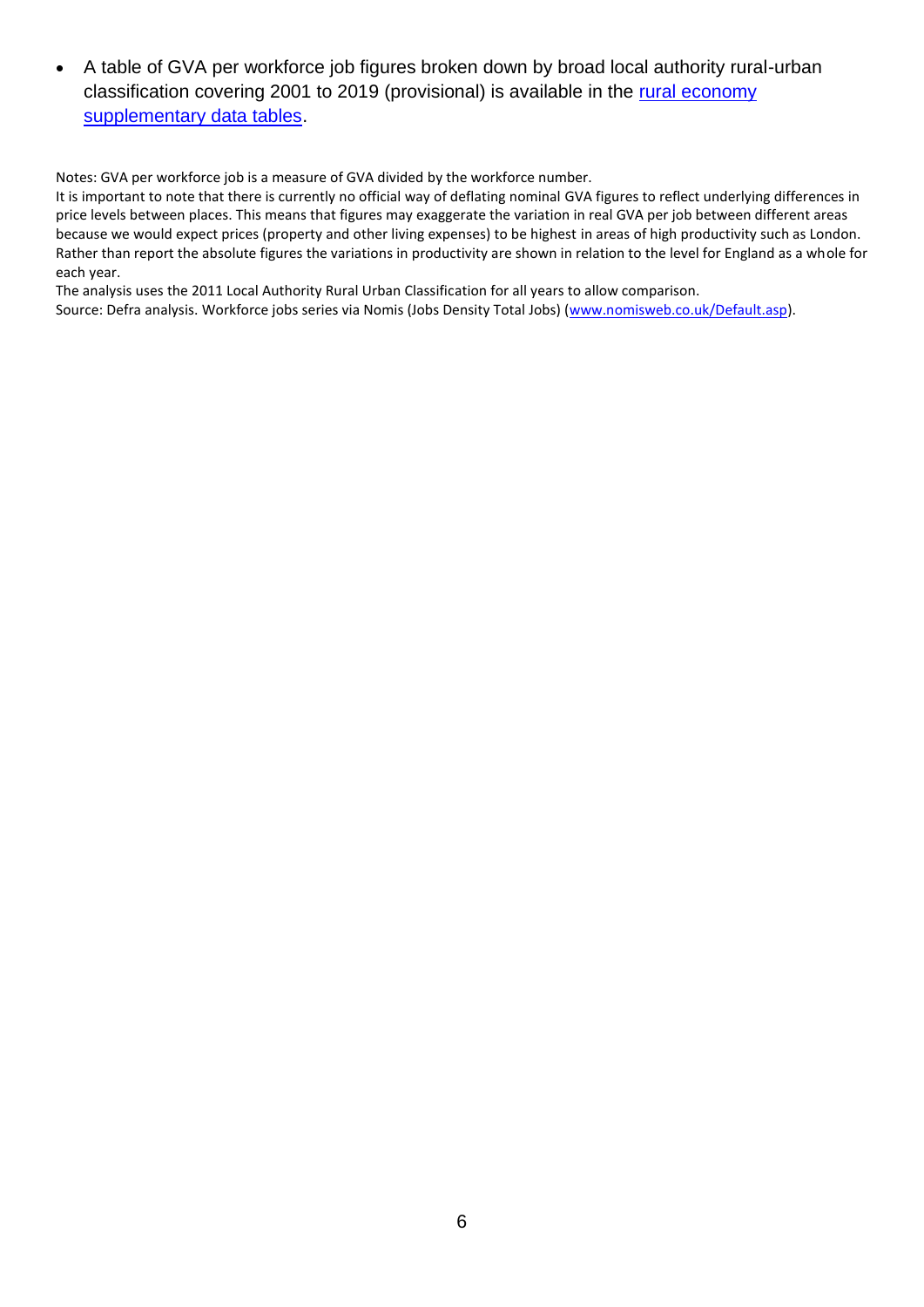## **Contribution to England's Gross Value Added (GVA) by Industry**

#### **Percentage breakdown of Gross Value Added (GVA) by industry, and by Local Authority Classification in England, 2019 (provisional)**

**Predominantly Rural areas:**

| <b>Public administration;</b><br>education; health<br>20%        | <b>Real estate activities</b><br>16% | Professional<br>and<br>administrative<br>services<br>10% | <b>Construction</b><br>8% | Mining, electricity, gas,<br>water and waste,                                                                                                                |
|------------------------------------------------------------------|--------------------------------------|----------------------------------------------------------|---------------------------|--------------------------------------------------------------------------------------------------------------------------------------------------------------|
| <b>Distribution; transport;</b><br>accommodation and food<br>18% | <b>Manufacturing</b><br>13%          | Information and<br>communication<br>4%                   |                           | 3%<br>Agriculture, forestry and fishing,<br>3%<br>Financial and insurance activities,<br>2%<br>Recreation, other services and<br>household activities,<br>4% |

#### **Predominantly Urban areas (excl. London):**

| <b>Public administration;</b><br>education; health<br>20%        | <b>Professional and</b><br>administrative<br><b>services</b><br>13% | <b>Manufacturing</b><br><b>11%</b> |                                                       | Information and communication,<br>7%<br>Recreation, other services and<br>household activities,         |
|------------------------------------------------------------------|---------------------------------------------------------------------|------------------------------------|-------------------------------------------------------|---------------------------------------------------------------------------------------------------------|
| <b>Distribution; transport;</b><br>accommodation and food<br>19% | <b>Real estate</b><br><b>activities</b><br>12%                      | <b>Construction</b><br>7%          | <b>Financial and</b><br>insurance<br>activities<br>5% | 4%<br>Mining, electricity, gas, water<br>and waste,<br>3%<br>Agriculture, forestry and fishing,<br>$1%$ |

- The industrial breakdown is broadly similar across Predominantly Rural areas and Predominantly Urban areas (excluding London) with the combined sectors of 'Distribution, transport, accommodation and food' and 'Public administration, education, and health' each contributing about a fifth of GVA in each area type.
- The sectors where differences in contributions are more significant are 'Financial and insurance activities' (2 per cent in Predominantly Rural, 5 per cent in Predominantly Urban areas (excluding London), and 14 per cent in London), 'Information and communication' (4 per cent in Predominantly Rural, 7 per cent in Predominantly Urban areas (excluding London), and 12 per cent in London) and 'Professional and administrative services' (10 per cent in Predominantly Rural, 13 per cent in Predominantly Urban areas (excluding London), and 19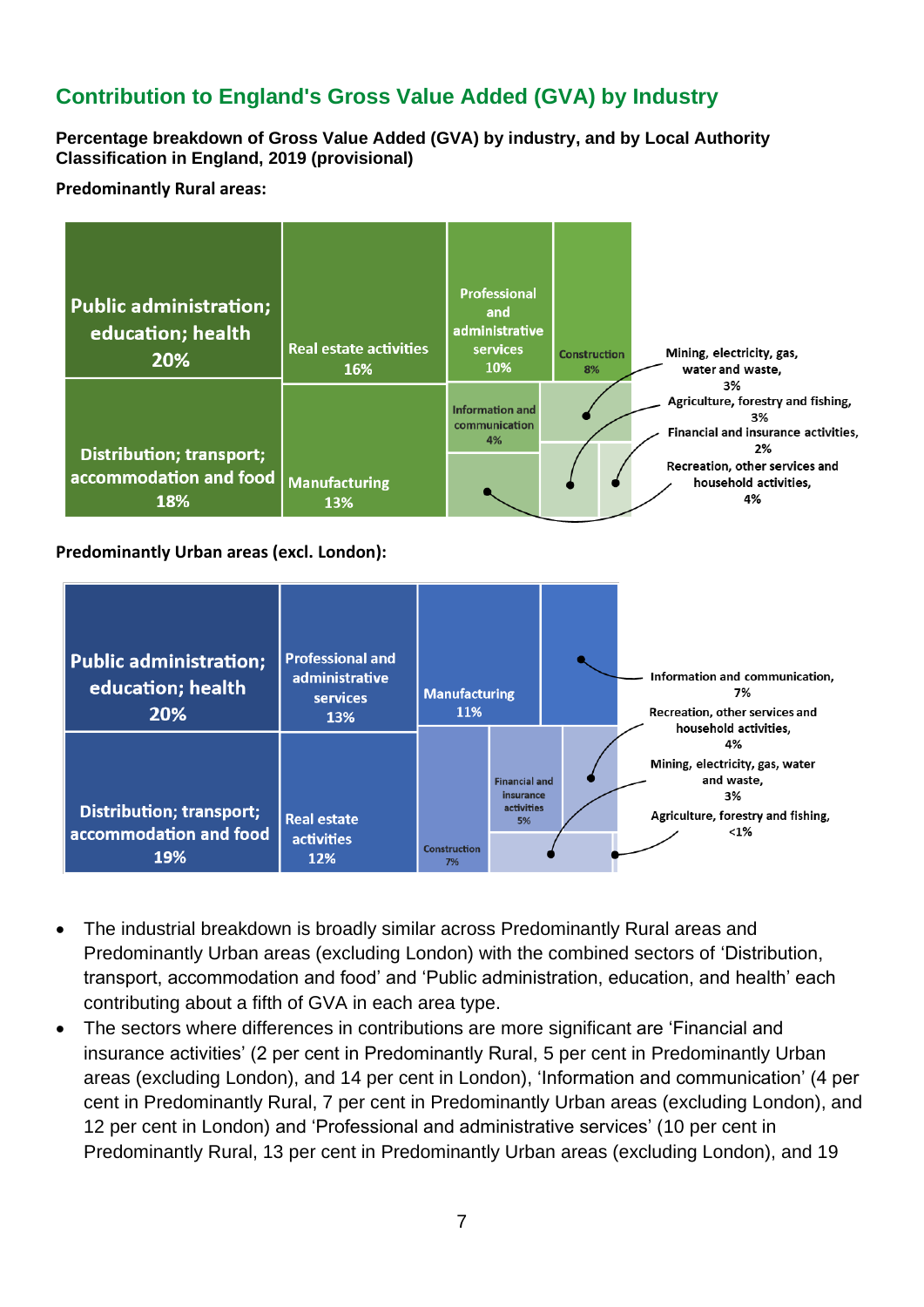per cent in London). Whilst these types of specialised businesses do exist in Predominantly Rural areas, they are more prevalent in cities and larger towns.

- 'Agriculture, forestry and fishing' contributed 3 per cent or £6.3 billion to Predominantly Rural GVA. See below for further detail on the contribution this sector makes to Predominantly Rural areas.
- The industry breakdown is based on the lowest level of geography available which is broadly at county level.
- **The totals for GVA for Predominantly Rural and Predominantly Urban areas are different from the headline figures for GVA earlier in this section. This is because the industrial breakdown is calculated using a courser rural-urban classification which will tend to increase the areas classed as Predominantly Urban. For the total GVA of each type of area the headline figures should be used.**
- A table of 2019 (provisional) GVA figures broken down by industry and broad local authority rural-urban classification is available in the [rural economy supplementary data tables.](https://www.gov.uk/government/statistics/statistical-digest-of-rural-england)

Notes: Gross Value Added measures the contribution to the economy of each individual producer, industry or sector in the country. However, there are some gaps in the coverage of the Annual Business Survey; agriculture for example is only partially covered and self-employment is not included in the data. This may lead to underestimations of economic value. Gross Value Added data by industry is only available at NUTS3 (broadly county) level, and so a broad rural-urban classification is applied. Predominantly Rural areas are those with at least half of their population living in rural settlement or large market towns. The 2011 rural urban classification for local authorities has been applied

Source: Defra analysis. Office for National Statistics, Gross Value Added (Balanced) at NUTS3 by SIC07 industry at current basic prices